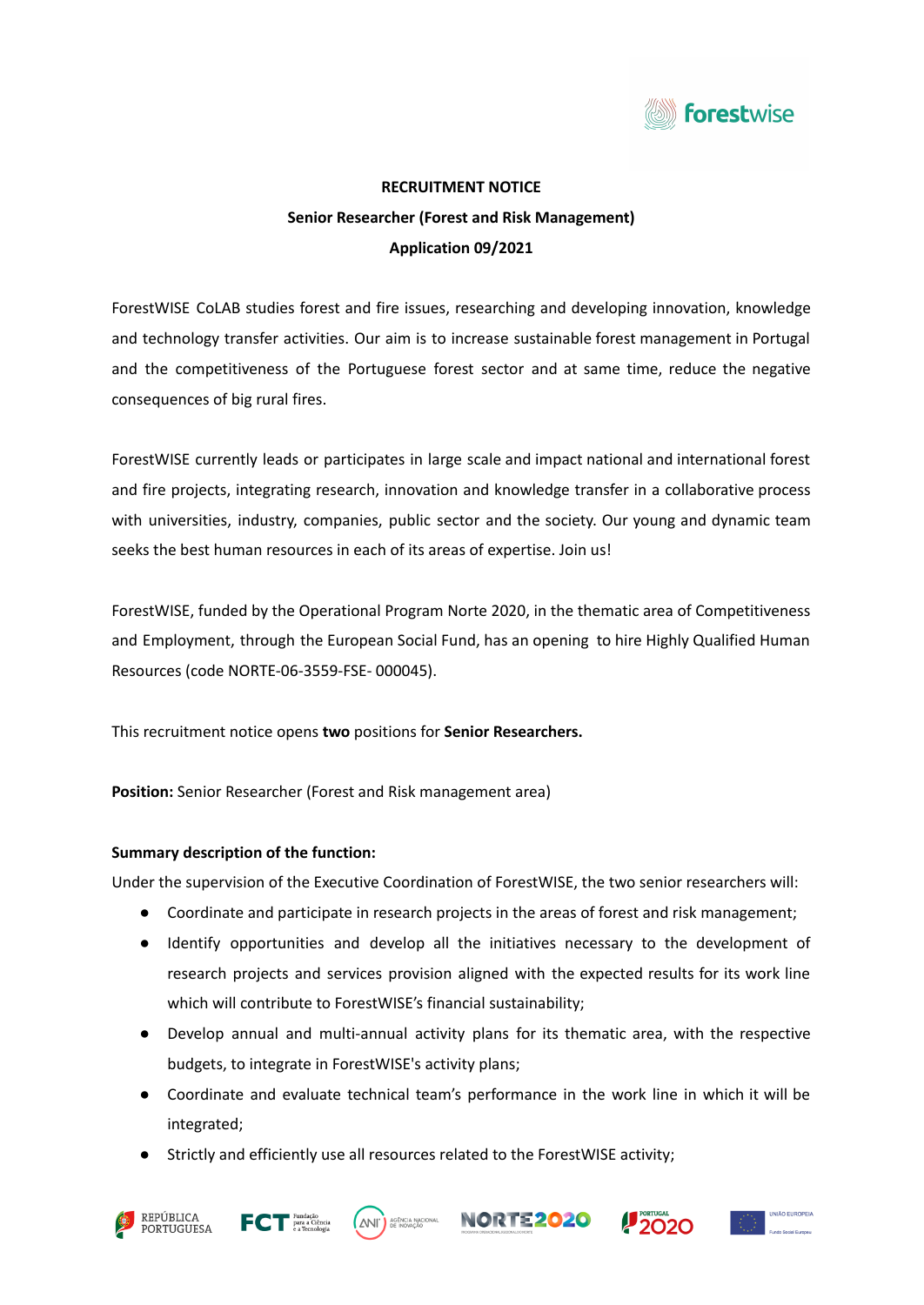

- Stimulate and participate in ForestWISES's communication initiatives, dissemination and knowledge transfer initiatives;
- Represent ForestWISE when requested at relevant events and initiatives about its work line and ForestWISE in general.

## **Qualifications:**

Ph.D. in Forest Engineering, Ecology, Biology, Geography, Industrial Management and Engineer, Environmental Engineering or other similar areas.

## **Required experience:**

- More than three years of professional experience in coordination and management of research projects or services provision in the areas of forest and risk management, namely rural fires;
- Working experience with public and private forest sector entities and other forest sector agents in Portugal;
- Experience in researchers and project managers group coordinating;
- Experience in public funding mechanisms for research and innovation at regional, national and European level;
- Experience in organizing events and initiatives for communication, dissemination and knowledge transfer, especially for the forestry sector.

## **Personal skills/ Soft Skills:**

- Organization, self-motivation and result-oriented work method skills;
- Ease of relationship with differentiated interlocutors;
- Excellent communication skills, interpersonal relationships and a good team worker.

## **Evaluation Criteria:**

- Interview with candidates with curricular evaluation equal to or more than 15 values
- The final classification will be the weighted average of the curriculum evaluation, which will assume

a weight of 70%, and the interview, which will represent 30%

- Selection of the two candidates with the best final ranking

- The jury reserves the right to decide not to select any candidate, or just one, if they agree that none of the candidates has the profile required.